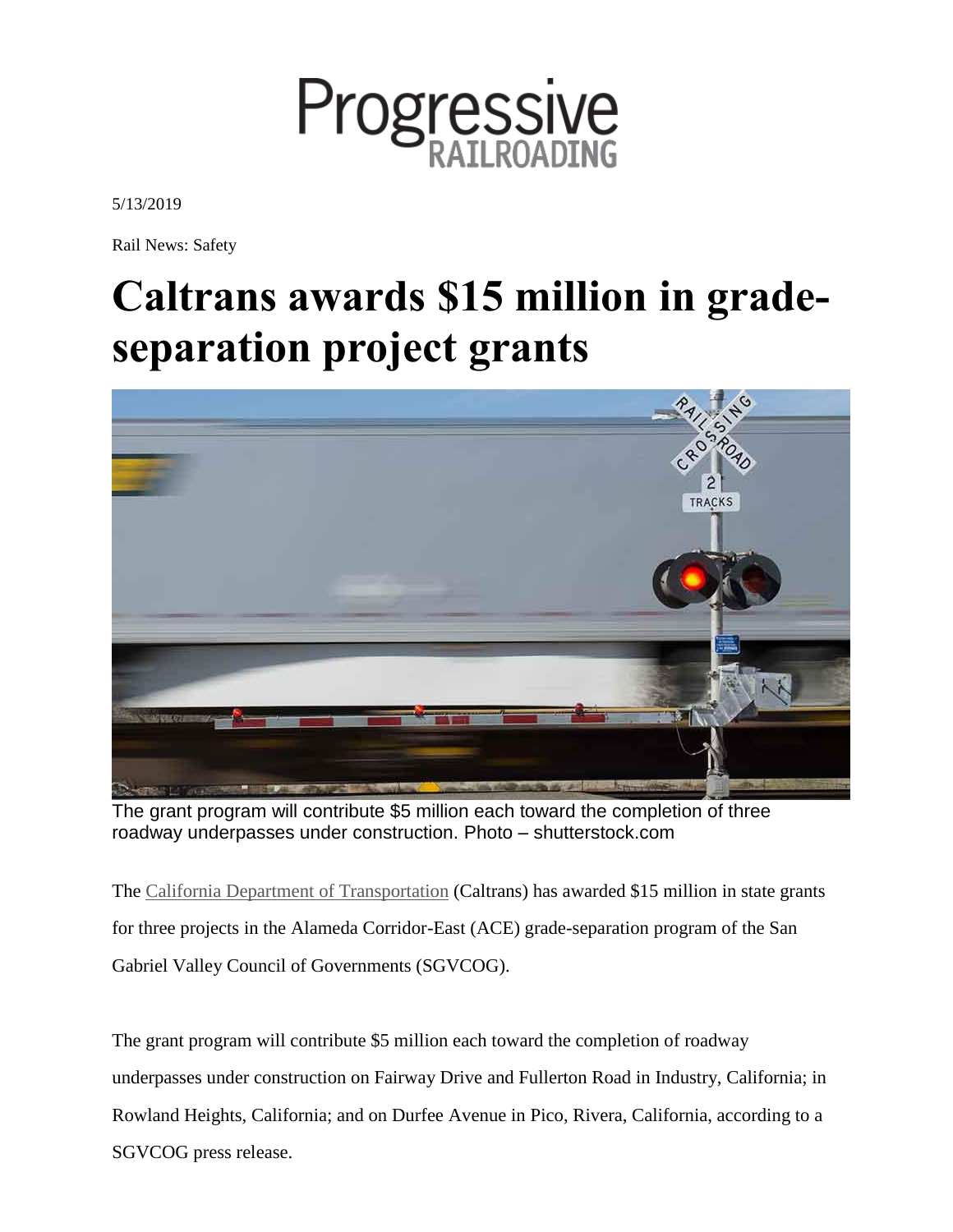The funds are part of the Section 190 Grade Separation Program, a competitive grant program jointly administered with the California Public Utilities Commission (CPUC), which provides up to \$15 million annually in state funding to local agencies for the construction of grade-separation projects.

Funds are allocated based on CPUC-established priorities of projects most urgently in need, SGVCOG officials said. Out of 36 grade-separation projects on the 2018-19 priority list, the Fairway Drive project ranked No. 5, the Durfee Avenue project ranked No. 9 and the Fullerton Road project ranked No. 16.

The Fairway Drive crossing is used daily by 24,800 vehicles. That number is projected to increase to 26,500 by 2025. The \$186.9 million grade-separation project is expected to be completed in summer 2021 and would reduce traffic congestion by an estimated 27.6 vehiclehours of delay each day at the crossing, according to SGVCOG.

The Fullerton Road crossing is used daily by by 23,716 vehicles, a number projected to increase to 25,315 vehicles by 2025. The \$152.4 million grade-separation project is expected to be completed by 2021 and would reduce an estimated 50.4 vehicle hours of delay each day at the crossing.

The Durfee Avenue crossing is used daily by 13,600 vehicles, a number projected to increase to 14,300 vehicles by 2025. The \$105.5 million grade-separation project is expected to be completed in fall 2021 and would reduce an estimated 15.3 vehicle-hours of delay each day at the crossing.

Forty-nine trains traverse the crossings daily on the Fairway, Fullerton and Durfee roads. The projects are among 19 grade separations at crossings in eastern Los Angeles County to mitigate